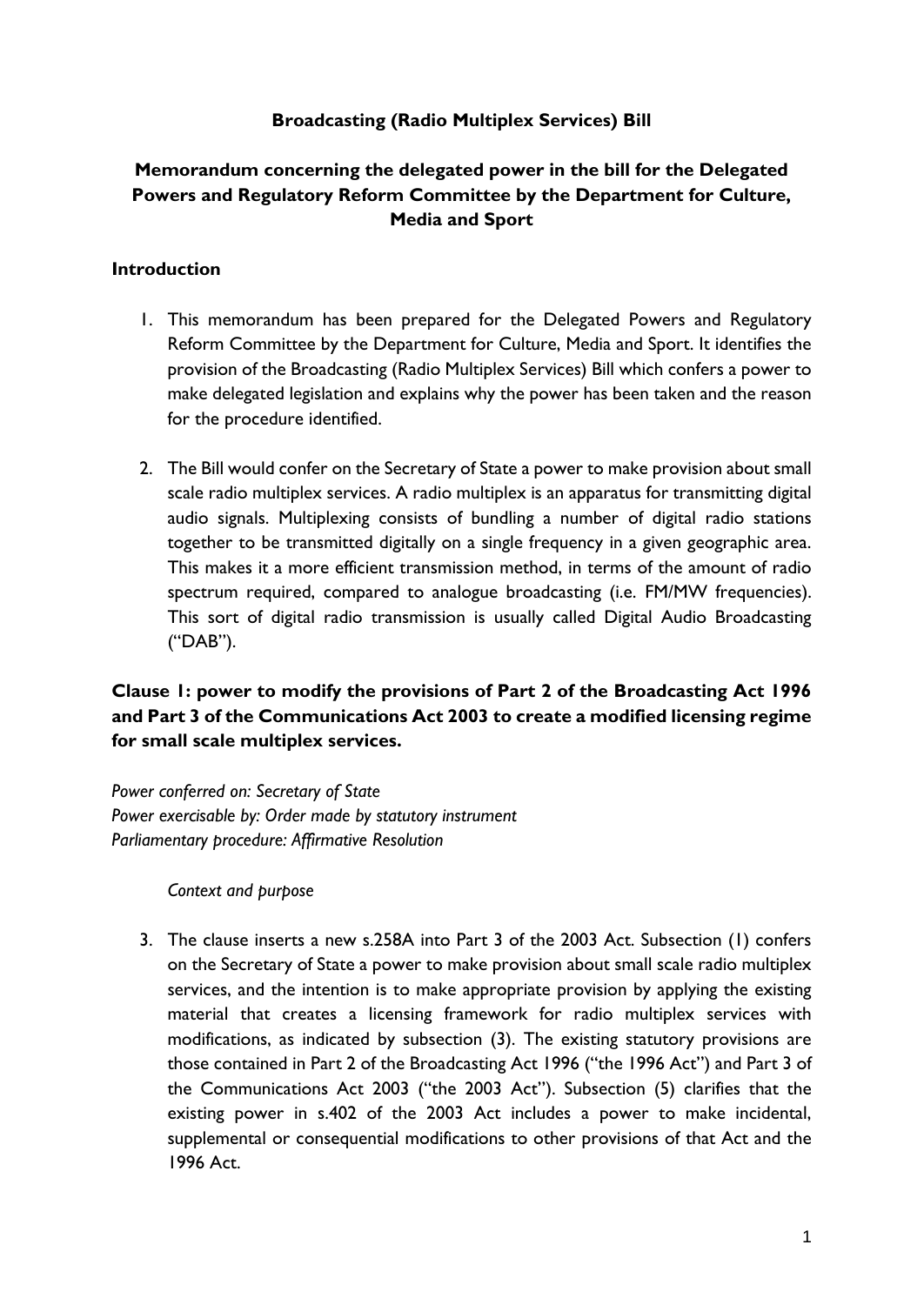- 4. At present, under the Part 2 of the 1996 Act, radio multiplexes that transmit over any area smaller than the whole of the UK can only be licensed as "local radio multiplex services" and the provisions of that Act mean that there is no ability to distinguish between large or small sub-national areas. The requirements of the 1996 Act were appropriate at the time, when multiplex technology required equipment that was large, expensive and difficult to run. It was anticipated that digital radio transmission would be the preserve of a small number of large operators.
- 5. The current configuration of digital radio transmission networks in the UK is of three national multiplexes licensed under s.47 of the 1996 Act (one operated by the BBC and two commercial networks) and 55 (roughly) county level-sized local multiplexes, licensed by the Office of Communications ("Ofcom") to cover specific areas under s.51 of the 1996 Act.
- 6. Since the 1996 Act technology has developed considerably, enabling radio multiplexes which are much cheaper to set up and run and simpler to operate over small areas. This has led to calls from the radio industry for a new network of small scale radio multiplexes that operate as a sub-set of local multiplexes. The problem is that radio stations are able to broadcast at a low cost over a small area using analogue (FM/MW) frequencies, but that no such appropriate means exists for broadcasting on digital. Small scale, low cost multiplexes would therefore offer digital coverage for small, local radio stations across areas equivalent to their analogue broadcasts.
- 7. With funding provided by DCMS, the technology that underpins small scale radio multiplexes was subject to an extensive and successful trial run by Ofcom<sup>1</sup>. Following the trial, the Department has assessed that the existing legislative framework for licensing radio multiplex services is inappropriate given the reduced size of coverage areas and audiences for radio transmission services targeted at much smaller localities. It is restrictive and is preventing innovation and exploitation of new, cheaper to operate technologies. The carriage costs and regulatory restrictions on existing local multiplexes are a barrier to small, local radio stations (whether commercial or community stations) wishing to broadcast on digital. It is this problem which the power proposed by this bill seeks to address.
- 8. The power in proposed new subsections 258A(1) and (2) would enable the creation of a new category of local radio multiplex services which are provided for a particular area or locality in the United Kingdom. Subsection (5) would enable an order to distinguish between areas that are currently served by a local multiplex service and those which are not. The intention is for the order to provide for a straightforward limit in an area unserved by local radio multiplex services (the limit to be measured in so many square kilometres of reasonable reception), but in an area that is already

-

 $1$  Ofcom's report on the trials is available on its website and via this link:

https://www.ofcom.org.uk/\_\_data/assets/pdf\_file/0021/91371/SSDAB-Final-report-26-Sep.pdf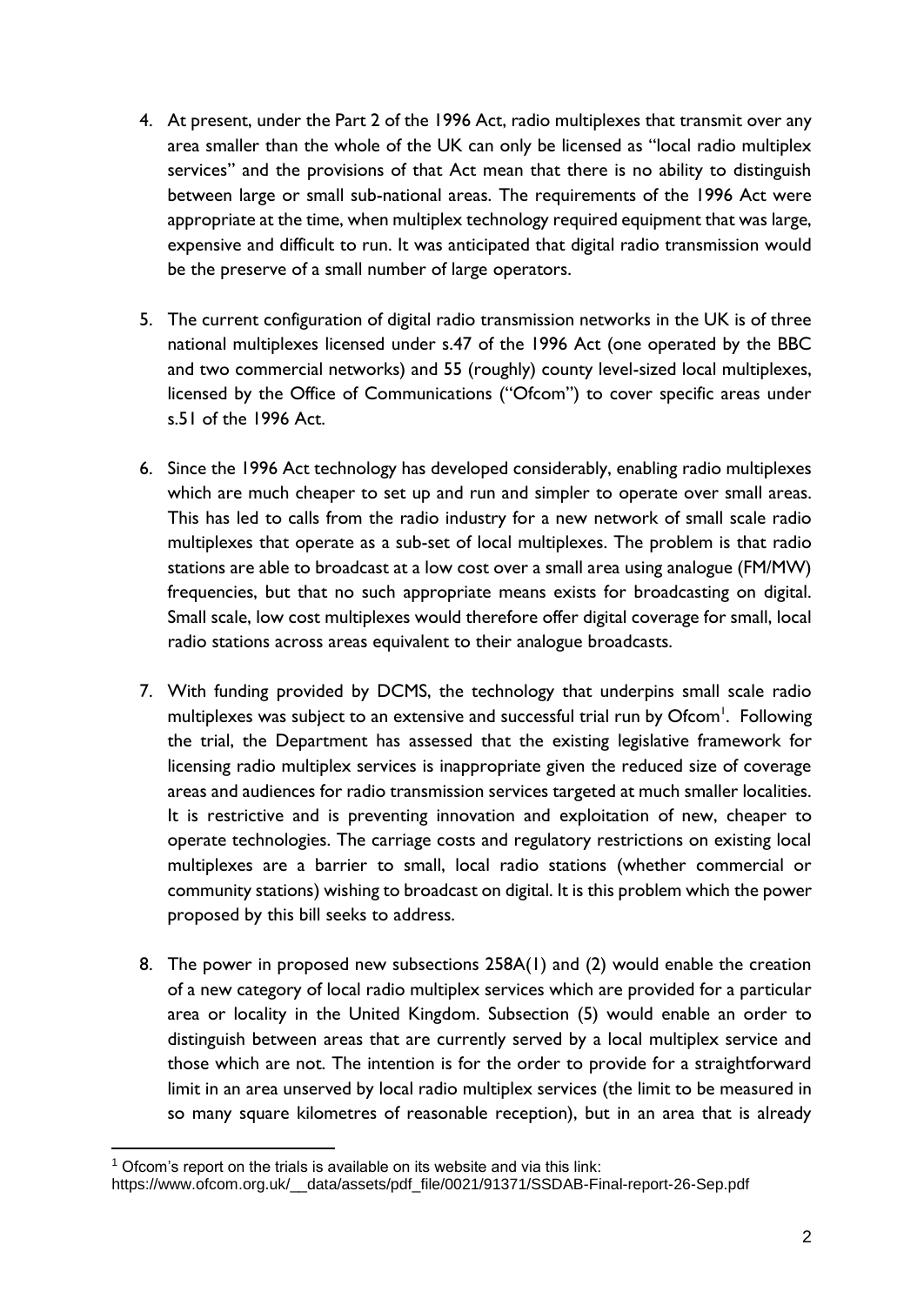served to have a limit that ensures it is smaller than the existing local multiplex or multiplexes. This limit would be a maximum percentage of the area served by a local radio multiplex (where a proposed small scale multiplex area spans across more than one local radio multiplex area, the percentage would be applied to the cumulative total of the local multiplex areas). The intention is to give Ofcom the flexibility to grant small scale multiplex licences that best serve the demand for digital broadcasting in the various localities of the United Kingdom.

- 9. Although the Department will consult publicly before making an order, section 258A(4) is intended to enable the following sorts of specific provision to be included in an order:
	- a. Paragraph (a) would enable s.58 of the 1996 Act (duration and renewal of national or local radio multiplex licences) to be modified so as to allow Ofcom to set the duration of licences, within limits set by the order. The limits are likely to be shorter than the 12 years applying to all local multiplex licences under s.58. Longer licence periods were appropriate to reflect the level of capital investment needed to build and operate local multiplex networks and produce a return on investment for the network operator. The capital costs of setting up a small scale radio multiplex are significantly less and therefore shorter licence periods are more appropriate.
	- b. Paragraph (b) enables modification of s.44 of the 1996 Act (restriction on holding of licences under Part 2) to exclude persons already holding an interest in a national or a local multiplex licence from obtaining small scale licences. The intention is to ensure that existing operators of large media transmission networks do not turn the new multiplex services into significant revenue raising operations. This will help to ensure low carriage costs on the multiplex for the small commercial and community stations who will seek carriage on them.
	- c. With the same objective in mind, paragraph (c) enables modification of s.44 to restrict the holders of small scale multiplex licences to persons who operate on a non-commercial basis.
	- d. Paragraph (d) enables modification of s.51 of the 1996 Act (award of local radio multiplex licences) to place Ofcom under a duty to have regard to the effect of awarding a small scale multiplex licence on any existing local multiplex licensees operating in that area or an adjacent area. This reflects the intention that the network of small scale multiplexes are to provide a new platform for small scale transmission in localities where this is demand for it, and not to provide a means for existing regional stations broadcasting on digital to undercut the local multiplex network by seeking lower carriage costs and switching entirely from local to small scale multiplexes.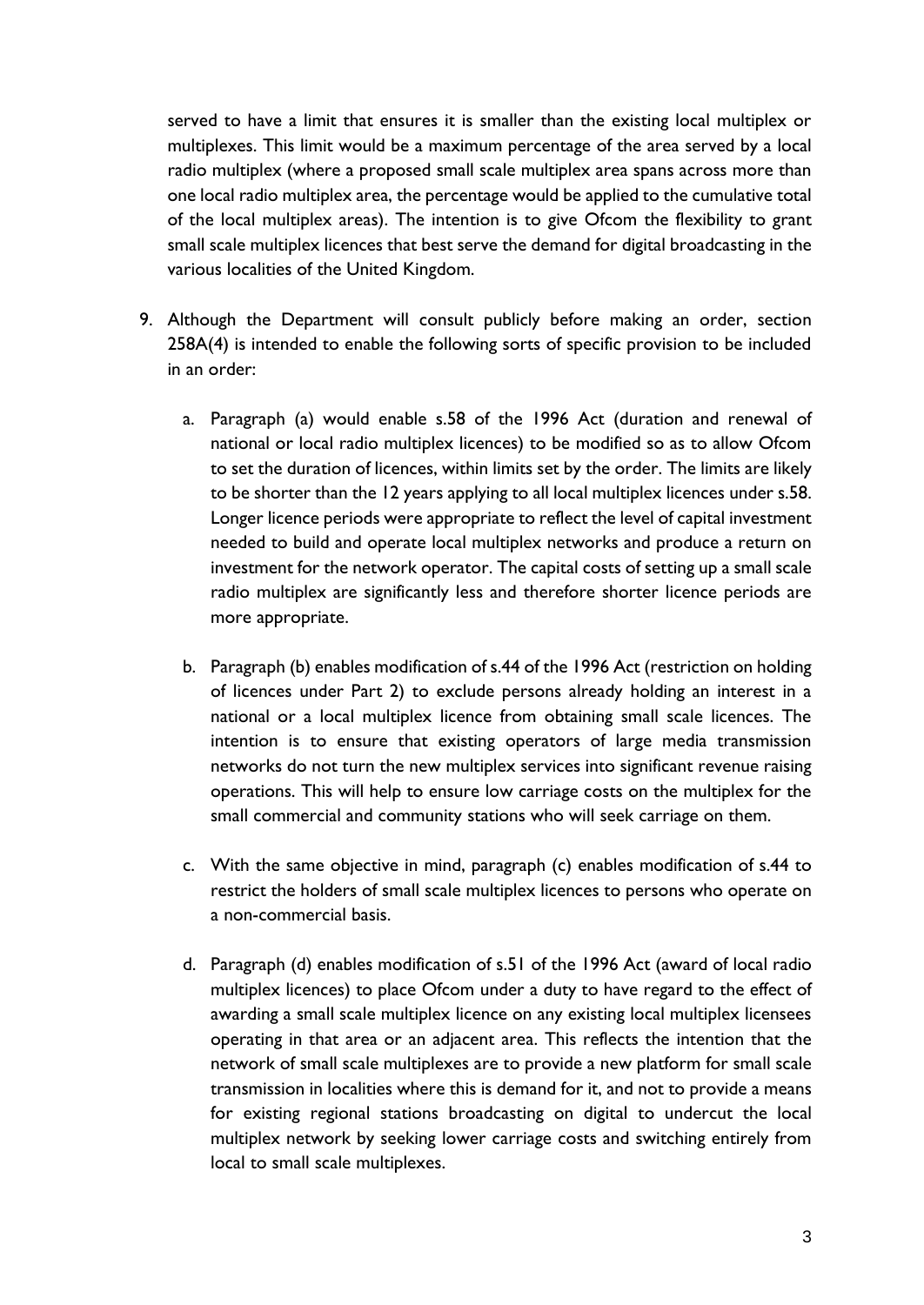- e. Paragraph (e) enables modification of s.48 (reservation of capacity for independent national broadcasters) to require that Ofcom secures conditions in the licences of small scale multiplex operators to require that sufficient capacity is reserved for stations of a description set out in an order under s.262 of the 2003 Act. This is a reference to community radio stations, which must be operated primarily for the good of the community which they cover.
- f. Paragraph (f) enables modification of s.48 of the 1996 Act (reservation of capacity for independent national broadcasters) to allow provision for the amount of capacity that can be reserved for community radio stations. Ofcom will be able to exercise discretion in assessing the amount of capacity (as a percentage) on the multiplex that must be so reserved. This can ensure Ofcom is able to set different levels of reservations depending on the balance of small commercial and community stations in the various areas to be covered by small scale multiplex services.
- g. Paragraph (g) enables modification of s.60 of the 1996 Act (licensing of digital sound programme services) to allow for the modification of the definition of "local digital sound programme service" to include services carried on the new category of small scale multiplex services. This will avoid the need to create a new category of digital sound programme licence (the content licence required by radio stations broadcasting on local multiplexes) and expand the means of transmission available to persons with such licences or an equivalent licence created by an order under s.262 of the 2003 Act (community radio stations).
- 10. Many of the provisions of Part 3 of the 2003 Act do not relate to radio multiplex services and will not be applied. Those that would be applied include, for example, sections 316 - 328 and 334.

#### *Justification*

- 11. The subject matter of the power (the licensing and operation of radio multiplex services) is already subject to a regulatory structure. It is appropriate to deal with new technologies requiring different and less onerous regulation by way of modifying those provisions by secondary legislation once the principal of making provision for small scale multiplexes has been established by this bill.
- 12. It is also the intention that community radio stations (those of a description set out by an order under s.262 of the 2003 Act) will in the future be able to broadcast on small scale multiplexes. At present, the provisions modified by orders using that power only relate to analogue radio transmission. Flexibility is therefore needed in the creation of the new regulatory regime for small scale multiplexes to ensure that it is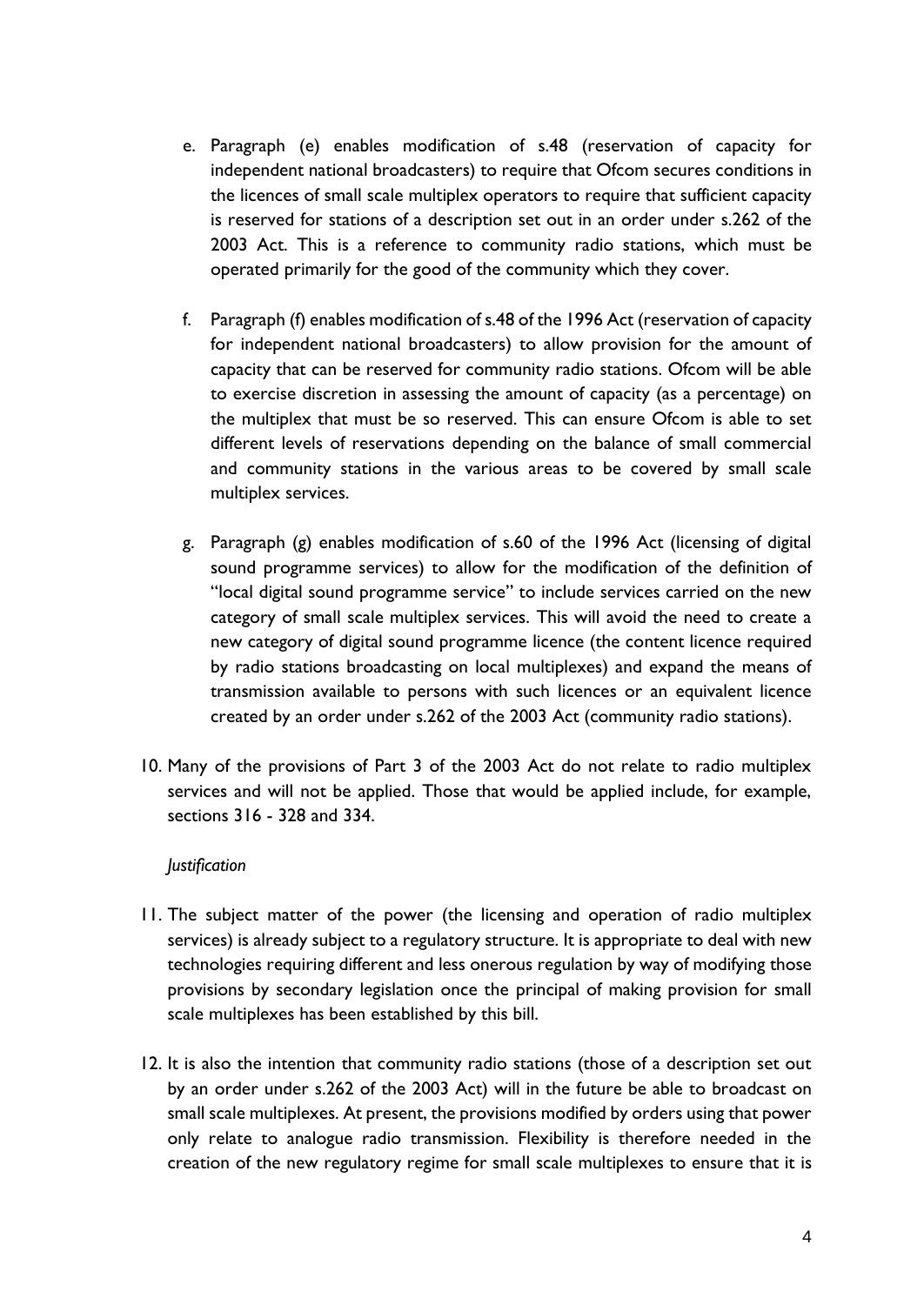compatible with a future order made under s.262 extending the community radio modifications to digital sound programme licences. Proposed section 258A(4)(g) envisages that community radio digital content (when a new order under s.262 makes provision for it) can be broadcast via small scale multiplexes. The flexibility offered by this power ensures the future compatibility of community radio with small scale multiplexes.

- 13. The existing provisions relating to radio multiplex licensing are highly technical in nature and need to be capable of keeping pace with fast-moving developments in the underlying technology used in small scale multiplexes. The new regulatory structure also needs to be capable of adapting more quickly to market developments than is realistically possible via primary legislation - for example if proposed protections to ensure carriage on small scale multiplexes for community radio stations needed to be strengthened in the run up to any future switchover to digital radio (whereby the analogue radio transmission network is closed down in a similar way to the phased digital television switchover completed in 2012). The subject matter of this bill is therefore well suited to a secondary power that is capable of modifying primary legislation.
- 14. The power is limited insofar as it is excluded from modifying itself and the provisions of Part 3 of the 2003 Act relating exclusively to sound broadcasting services (i.e. analogue radio) and to television services (see s.258A(3)(b)).
- 15. This power would follow other precedent powers in the 2003 Act to create lighter touch regulatory regimes for new types of media services via secondary legislation. These powers are those contained in s.244 of the 2003 Act (local digital television services) and in s.262 of the same Act (community radio services). The regulatory regime for both new types of services were created by way of modifying the relevant existing provisions by affirmative orders. As with those orders, the effect of the modifications made by this power will be deregulatory: small scale multiplexes will benefit from a less onerous licence regime with lower operational costs than existing national or local multiplexes, which is appropriate given their smaller coverage areas and more efficient technology than was envisaged at the time of drafting the primary legislation.

#### *Justification for procedure selected*

16. The power is exercisable by Order subject to approval by both Houses of Parliament, as is appropriate for powers that modify provisions of primary legislation. Before any such Order is presented in draft to Parliament, consultation will be undertaken with Ofcom and all interested stakeholders to ensure that the detailed provisions of the new licensing regime are appropriate to the range of localities which will benefit from the new multiplexes.